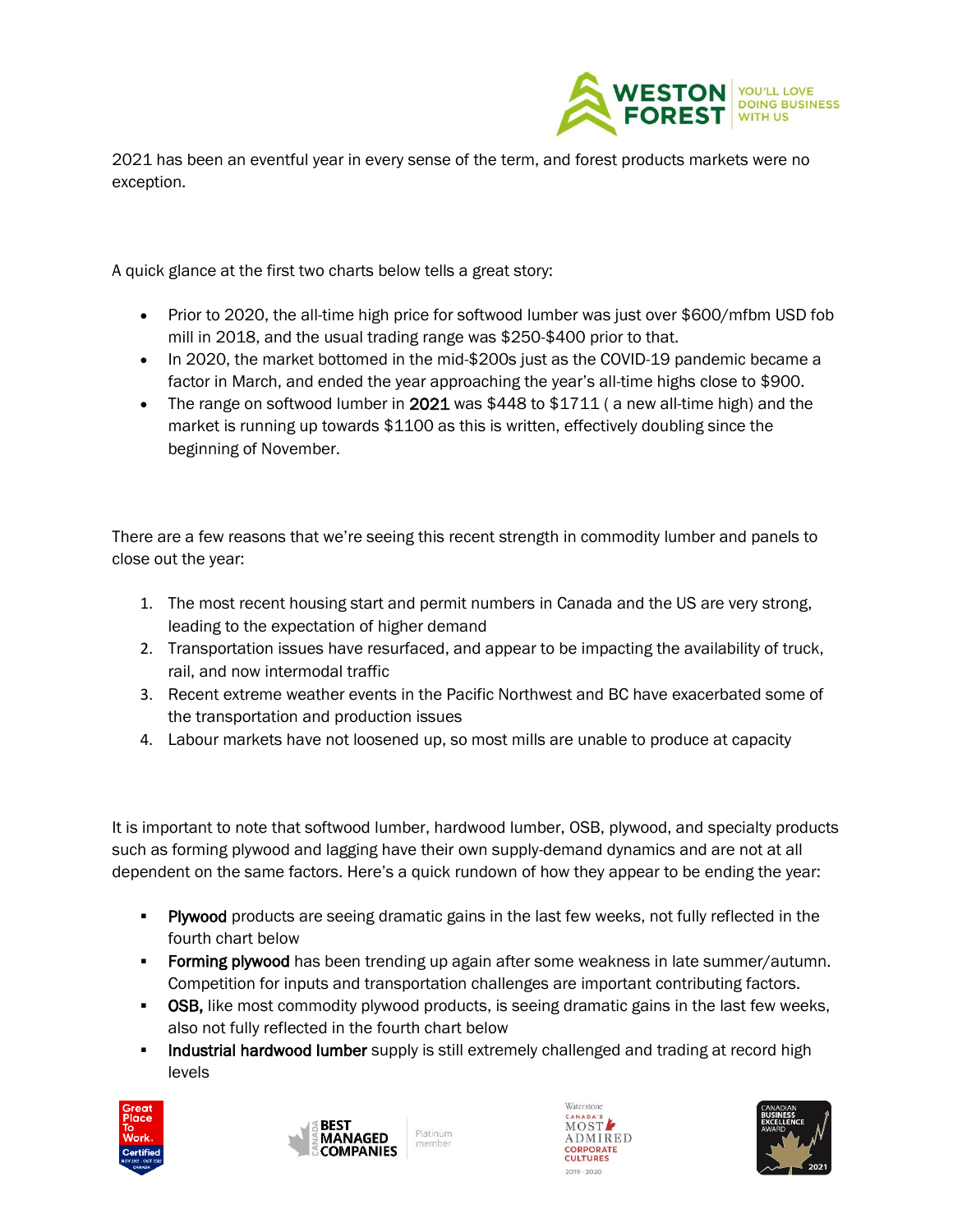

- **Softwood timbers** are experiencing labour issues throughout the supply chain and trading at high levels
- **EXECT** Lagging and shoring lumber is in very short supply, somewhat related to the general hardwood and softwood timber markets, with recent price increases in effect

The volatility this year has been historic for both softwood lumber and panels. The good news is that Weston Forest customers have generally been somewhat sheltered from much of the unpredictability of the last two years: our main goal is to ensure we have inventory for you while doing our best to manage your costs.

We will continue to work hard to have everything you need, when you need it, at a price that is fair to both of us. And we'll continue to do everything we can to make sure you continue to love doing business with us.

We've also had an exciting 2021 at Weston Forest. We started the year by announcing our new partnership with the Watermill Group, whose timing in entering the forest products industry was incredible. We brought on Ryan McInerney as a new member of the Executive team in the role of Vice-President – Industrial Sales. We achieved Platinum Club status as one of Canada's Best Managed Companies. Weston Forest also received a fourth consecutive Canadian Business Excellence Awards for Private Businesses. We requalified for our sixth consecutive year as one of Canada's Most Admired Corporate Cultures, and most recently announced our certification as a Great Place to Work®! Along the way we also did a bunch of our usual stuff: virtual social events and awards ceremonies, announced our annual scholarship winners, and worked on several charity initiatives including a Habitat for Humanity build day.

We hope that your 2021 has been a good one. We at Weston Forest wish you and your family Happy Holidays, and all the best for a happy, healthy, and prosperous New Year.







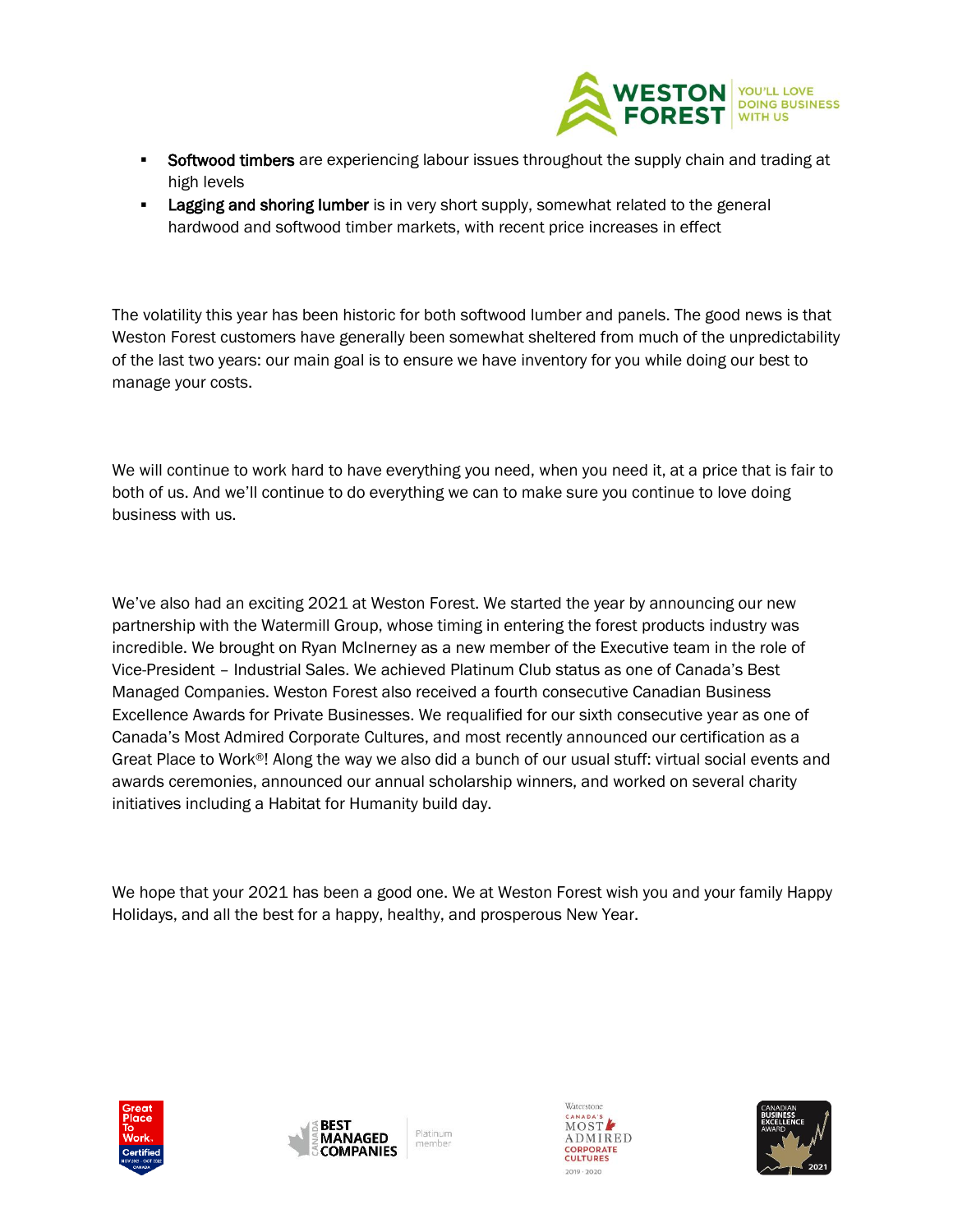



## 1. CME Lumber Futures Spot Price One Year to December 2021 (\$USD/mfbm fob mill)

## 2. CME Lumber Futures Spot Price Ten Years to December 2021 (\$USD/mfbm fob mill)



 $2019 \cdot 2020$